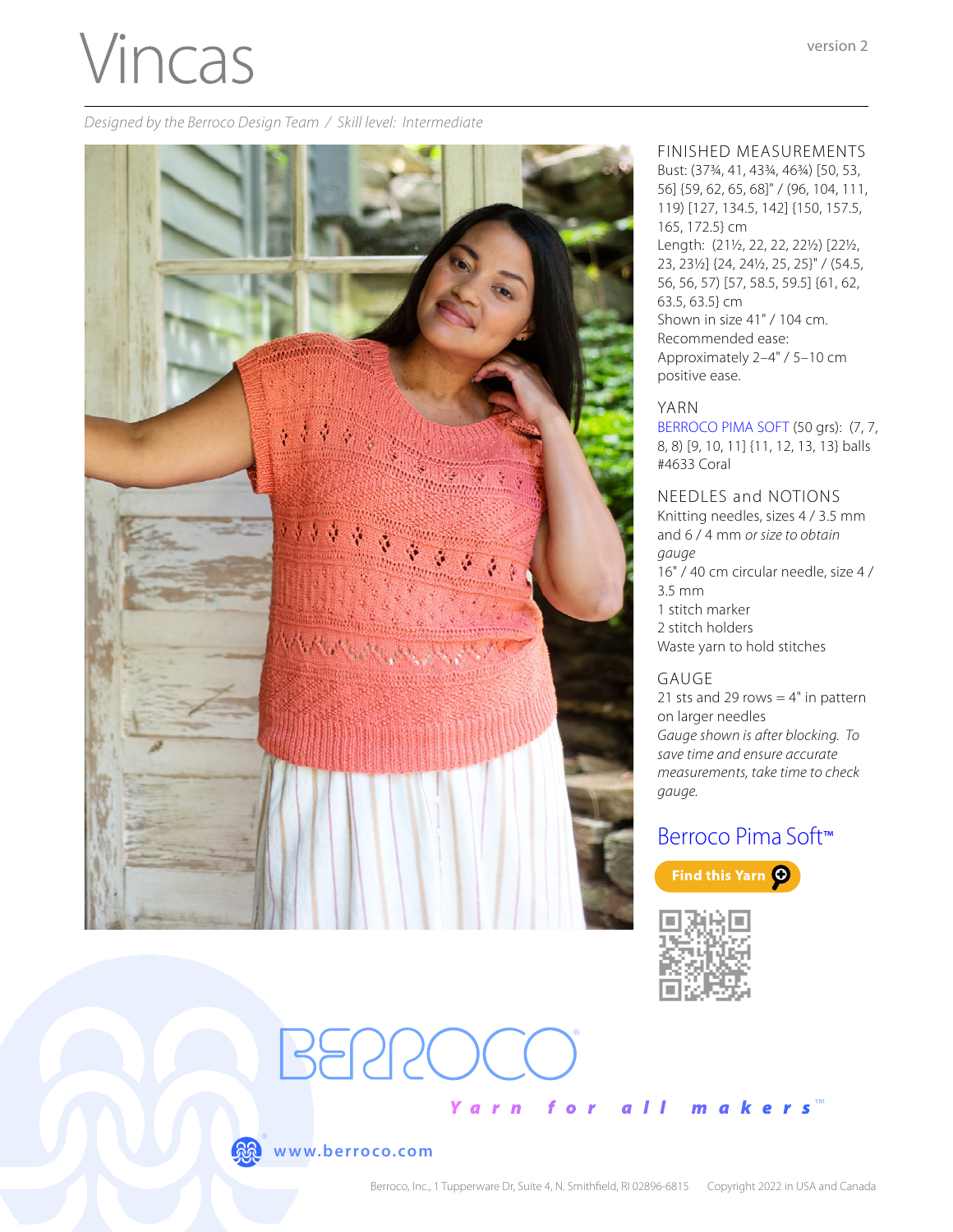

*We recommend using yarns called for in our instructions. Every effort has been made to ensure that directions contained in this book are accurate and complete, however errors do occur. We cannot be responsible for variance of individual knitters, human or typographical errors.*

*All pattern PDFs are updated when corrections are made. In the event of finding an error, please make sure you've downloaded the most recent version.*

# PATTERN A: Moss St Diagonals

Multiple of  $8$  sts  $+3$ 

Row 1 (RS): K4, \* p1, k1, p1, k5; rep from \* across, end last rep k4 instead of k5.

Row 2: P3,  $*$  [k1, p1] twice, k1, p3; rep from  $*$  across. Row 3: K2, \* p1, k1, p1, k5; rep from \* to last stitch, p1. Row 4: P1, k1, \* p3, [k1, p1] twice, k1; rep from \* to last stitch, p1.

Row 5: \* P1, k1, p1, k5; rep from \* to last 3 sts, p1, k1, p1. **Row 6:**  $*$  [P1, k1] twice, p3, k1; rep from  $*$  to last 3 sts, p1, k1, p1.

Row 7: P1, \* k5, p1, k1, p1; rep from \* to last 2 sts, k2. Row 8: [P1, k1] 3 times, \* p3, [k1, p1] twice, k1; rep from \* across, end last rep [k1, p1] once instead of twice. Rep these 8 rows for Pattern A.

# PATTERN B: Drop Stitch

Odd number of stitches Row 1 (WS): Knit. Row 2 (RS): \* K1, yo; rep from \* to last stitch, k1. Row 3: Knit, dropping yo's from previous row. These 3 rows form Pattern B.

# PATTERN C: Open V-Stitch

Multiple of 8 sts  $+3$ Rows 1, 3, and 11 (RS): Knit. Row 2 and all WS rows: Purl.



Row 5 (RS): K1, \* k1, yo, sl, k1, psso, k3, k2tog, yo; rep from \* to last 2 sts, k2.

Row 7: K1, \* k2, yo, sl 1, k1, psso, k1, k2tog, yo, k1; rep from \* to last 2 sts, k2.

Row 9: K1, \* k3, yo, sl 1, k2tog, psso, yo, k2; rep from \* to last 2 sts, k2.

Row 13: Knit.

These 13 rows form Pattern C.

## PATTERN D: Dot Knot Stitch

Multiple of 6 sts  $+ 7$ Rows 1 and 5 (RS): Knit.

Row 2 and all WS rows: Purl.

Row 3 (RS):: K3, \* insert RH needle under running thread between the next 2 sts on LH needle and draw up a loop; insert RH needle above same running thread and draw up a second loop; bring yarn forward and purl the first stitch on LH needle; with LH needle, pass the first loop over second loop and purl stitch, then pass second loop over purl stitch and off needle (dot knot made), k5; rep from \* across, end last rep k3 instead of k5.

Row 7: K6, \* make dot knot, k5; rep from \* to last stitch, k1. Row 8: Purl.

Rep these 8 rows for Pattern D.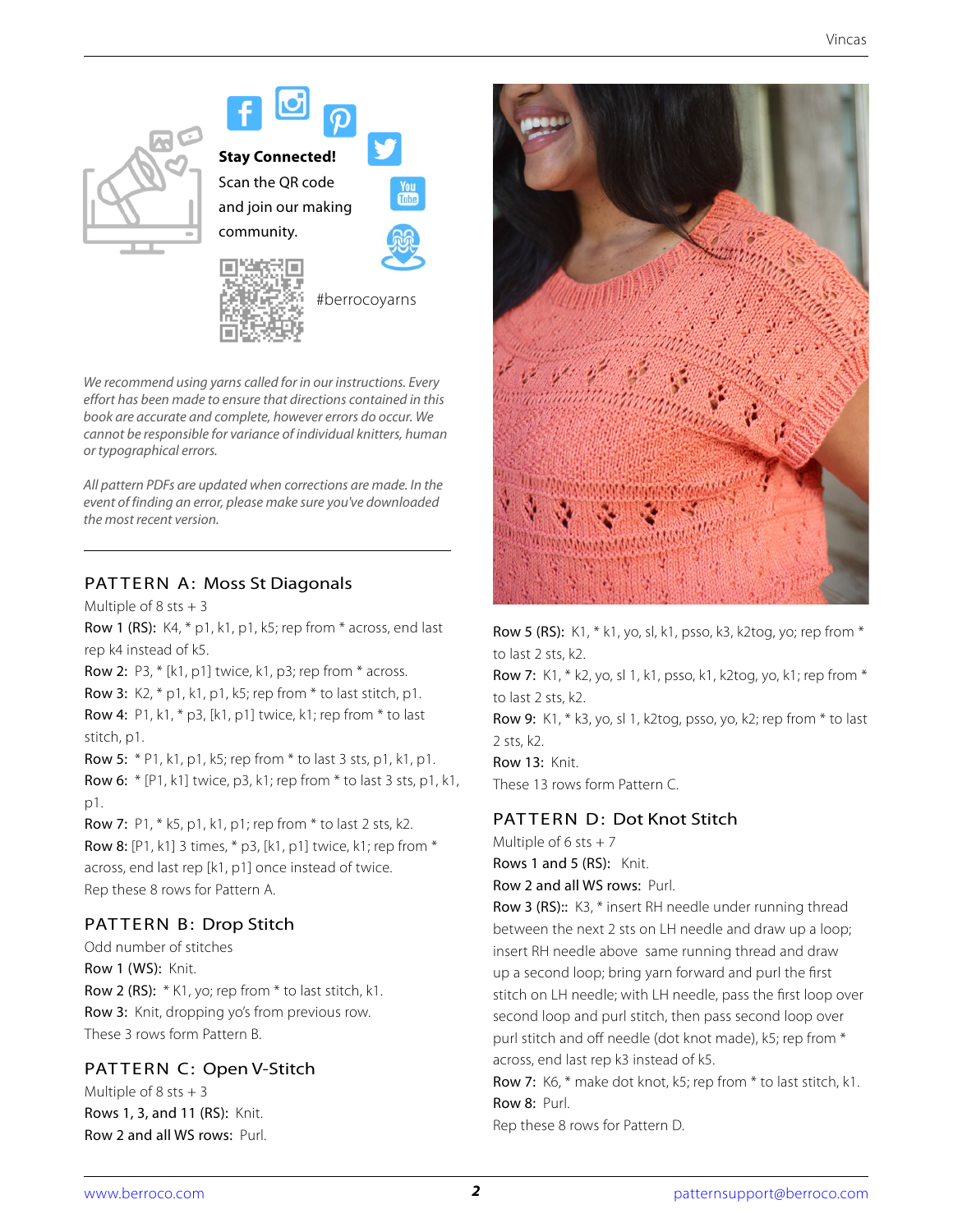

# PATTERN E: Diamond Lace

Multiple of 7 sts Row 1 (RS): Knit.

#### Row 2 and all WS rows: Purl.

Rows 3 and 7: K3, \* yo, sl 1, k1, psso, k5; rep from \* across, end last rep k2 instead of k5.

Row 5: K1, \* k2tog, yo, k1, yo, sl 1, k1, psso, k2; rep from \* across, end last rep k1 instead of k2. Row 9: Knit.

These 9 rows form Pattern E.

# BACK

With smaller needles, cast on (99, 107, 115, 123) [131, 139, 147] {155, 163, 171, 179} sts.

Set Up Rib: Row 1 (WS): P1, \* k1, p1; rep from \* across. Row 2 (RS):  $K1$ ,  $*$  p1, k1; rep from  $*$  across.

Rep these 2 rows until piece measures 3" / 7.5 cm from cast-on, end on WS.

Change to larger needles and work in pattern sequence as follows:

Band 1: Working in Pattern A, work Rows 1–8 twice, then work Row 1 once, end on RS.

Band 2: Work Rows 1–3 of Pattern B, end on WS. Band 3: Work Rows 1–13 of Pattern C, end on RS. Band 4: Work Rows 1–3 of Pattern B, end on WS.

Band 5: Row 1 (RS): Knit (1, 2, 0, 1) [2, 0, 1] {2, 0, 1, 2}, work Row 1 of Pattern D to the last (1, 2, 0, 1) [2, 0, 1] {2, 0, 1, 2} st(s), knit to end.

Row 2: Purl (1, 2, 0, 1) [2, 0, 1] [2, 0, 1, 2}, work Row 2 of Pattern D to the last (1, 2, 0, 1) [2, 0, 1] {2, 0, 1, 2} st(s), purl to end.

Work even in pattern as established until Rows 1–8 of Pattern D have been worked twice, end on WS.

Band 6: Work Rows 1–3 of Pattern B, end on WS.

Band 7: Row 1 (RS): Knit (1, 1, 2, 2) [3, 3, 0] {1, 1, 2, 2}, work Row 1 of Pattern E to the last (0, 1, 1, 2) [2, 3, 0] {0, 1, 1, 2} sts, knit to end.

Row 2: Purl (0, 1, 1, 2) [2, 3, 0] {0, 1, 1, 2), work Row 2 of Pattern E to the last (1, 1, 2, 2) [3, 3, 0] {1, 1, 2, 2} sts, purl to end.

Work even in pattern as established until Rows 1–9 of Pattern E have been completed, end on RS.

Band 8: Work Rows 1–3 of Pattern B, end on WS.

Band 9: Work Rows 1–8 of Pattern A twice, then work Row 1 once, end on RS.

Band 10: Work Rows 1–3 of Pattern B, end on WS.

Band 11: Work as for Band 7.

Band 12: Work Rows 1–3 of Pattern B, end on WS.

Band 13: Work as for Band 5.

Band 14: Work Rows 1–3 of Pattern B, end on WS.

Band 15: Work Rows 1–13 of Pattern C once, end on RS.

Band 16: Work Rows 1–3 of Pattern B, end on WS. From here, work even in Pattern A until piece measures (21½, 22, 22, 22½) [22½, 23, 23½] {24, 24½, 25, 25}" / (54.5, 56, 56, 57) [57, 58.5, 59.5] {61, 62, 63.5, 63.5} cm from caston, end on WS.

**Shape Shoulders:** Bind off (30, 34, 38, 42) [46, 50, 54] {58, 62, 66, 70} sts at beginning of the next 2 rows. Slip remaining 39 sts to holder for back neck.

## FRONT

Work as for back until piece measures (19, 19½, 19½, 20) [20, 20½, 21] {21½, 22, 22½, 22½}" / (148, 49.5, 49.5, 51) [51, 52, 53.3] {54.5, 56, 57, 57} cm from cast-on, end on WS.

Shape Neck: Next Row (RS): Work (33, 37, 41, 45) [49, 53, 57] {61, 65, 69, 73} sts, slip these stitches to waste yarn for left side, work center 33 sts, slip these stitches to holder for front neck, then work to end—(33, 37, 41, 45) [49, 53, 57] {61, 65, 69, 73} sts.

Right Side: Work 1 WS row.

Dec Row (RS): K1, k2tog, work to end—1 st dec'd. Rep Dec Row every RS row twice more—(30, 34, 38, 42) [46, 50, 54] {58, 62, 66, 70} sts. Work even until piece measures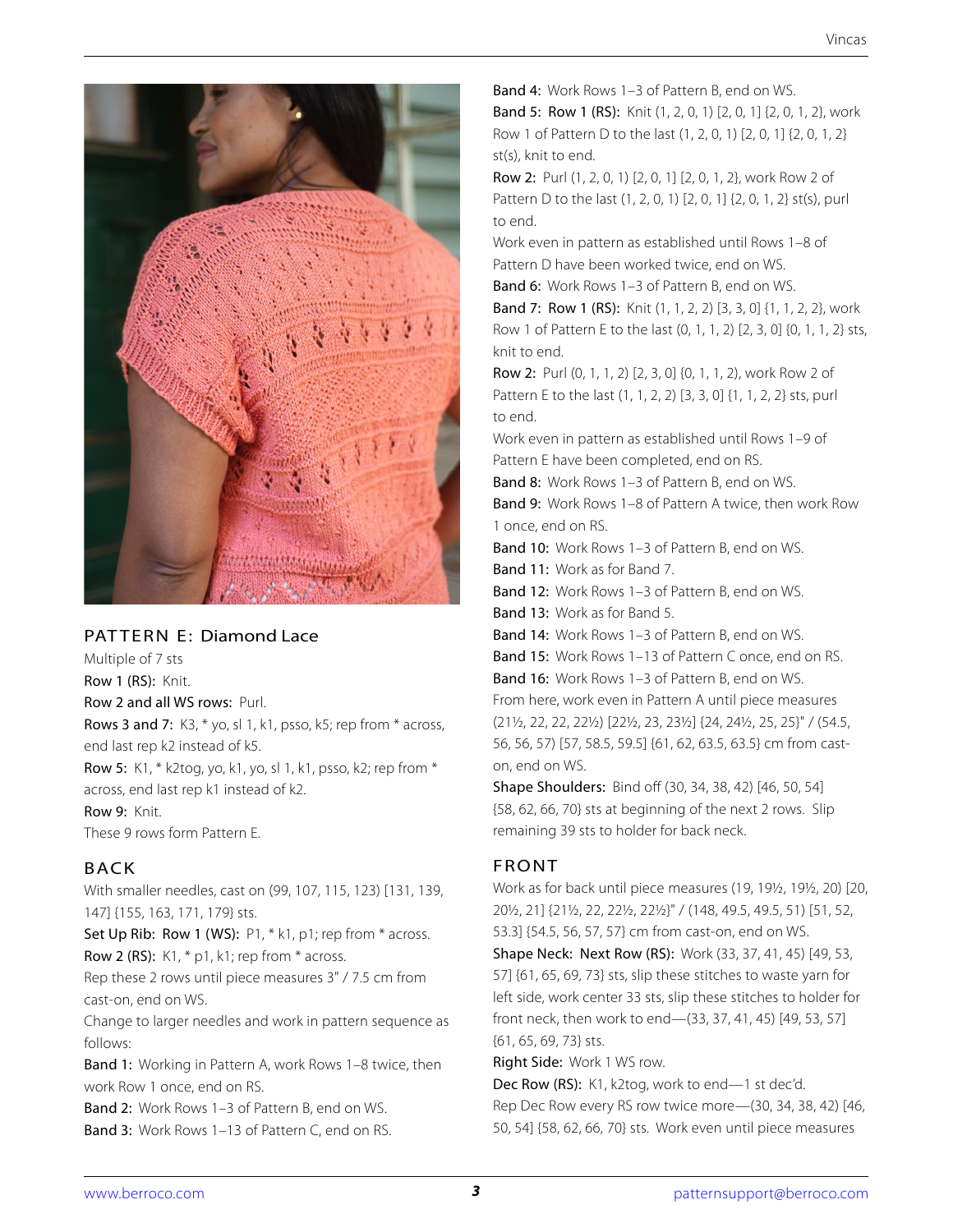(21½, 22, 22, 22½) [22½, 23, 23½] {24, 24½, 25, 25}" / (54.5, 56, 56, 57) [57, 58.5, 59.5] {61, 62, 63.5, 63.5} cm from caston, measured along right side edge, end on RS. Bind off. Left Side: With WS facing, slip (33, 37, 41, 45) [49, 53, 57] {61, 65, 69, 73} sts sts from waste yarn to larger needle. Join yarn and work 1 WS row.

Dec Row (RS): Work to last 3 sts, SSK, k1—1 st dec'd. Rep Dec Row every RS row twice more—(30, 34, 38, 42) [46, 50, 54] {58, 62, 66, 70} sts. Work even until piece measures (21½, 22, 22, 22½) [22½, 23, 23½] {24, 24½, 25, 25}" / (54.5, 56, 56, 57) [57, 58.5, 59.5] {61, 62, 63.5, 63.5} cm from caston, measured along left side edge, end on WS. Bind off.

#### FINISHING

Sew shoulder seams.

Neckband: With RS facing, using circular needle, begin at left shoulder seam, pick up and knit 14 sts along left front neck edge, knit 33 sts from front holder, pick up and knit 14 sts along right front neck edge, then knit 39 sts from back holder—100 sts. Place marker and join for working in the round. Work even in k1, p1 ribbing for 1" / 2.5 cm. Bind off loosely in ribbing. Measure down (7½, 8, 8, 8½) [8½, 9, 9½] {10, 10½, 11, 11}" / (19, 20.5, 20.5, 21.5) [21.5, 23, 24] {25.5, 26.5, 28, 28} cm from shoulder seams on each side of back and front and mark for beginning of armholes. Armbands: With RS facing, using smaller needles, pick up and knit (83, 85, 85, 93) [93, 99, 105] {109, 115, 121, 121} sts along armhole edge between markers. Work in ribbing as for back for 1" / 2.5 cm, end on WS. Bind off loosely in ribbing. Sew side and armband seams. Weave in all ends and block as desired.



## VINCAS MEASUREMENTS

A (Back and Front Width): (18¾, 20½, 21¾, 23¼) [25, 26½, 28] {29½, 31, 32½, 34}" / (47.5, 52, 55, 59) [63.5, 67, 71] {75, 79, 82.5, 86.5} cm

- B (Neck Width): 7½" / 19 cm
- C (Shoulder Width): (5½, 6¼, 7, 7½) [8¼, 9, 9¾] {10½, 11¼, 12, 12¾}" / (14, 16, 18, 19) [21.5, 23, 24.5] {26.5, 28.5, 30.5, 32.5} cm
- D (Lower Ribbing Length): 3" / 7.5 cm
- E (Length to Underarms): 14" / 35.5 cm
- F (Armhole Length): (7½, 8, 8, 8½) [8½, 9, 9½] {10, 10½, 11, 11}" / (19, 20.5, 20.5, 21.5) [21.5, 23, 24] {25.5, 26.5, 28, 28} cm
- G (Front Neck Depth): 2½" / 6.5 cm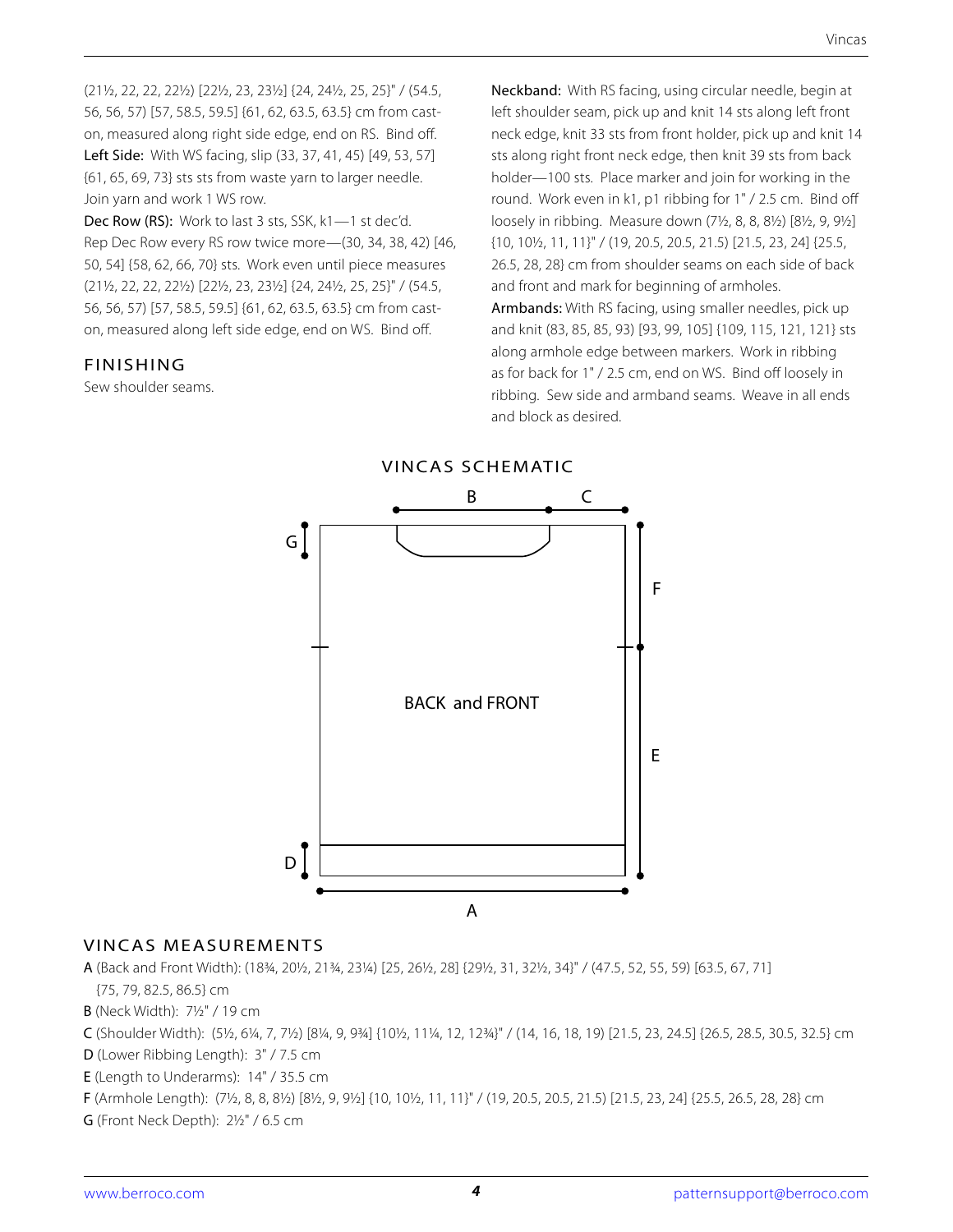